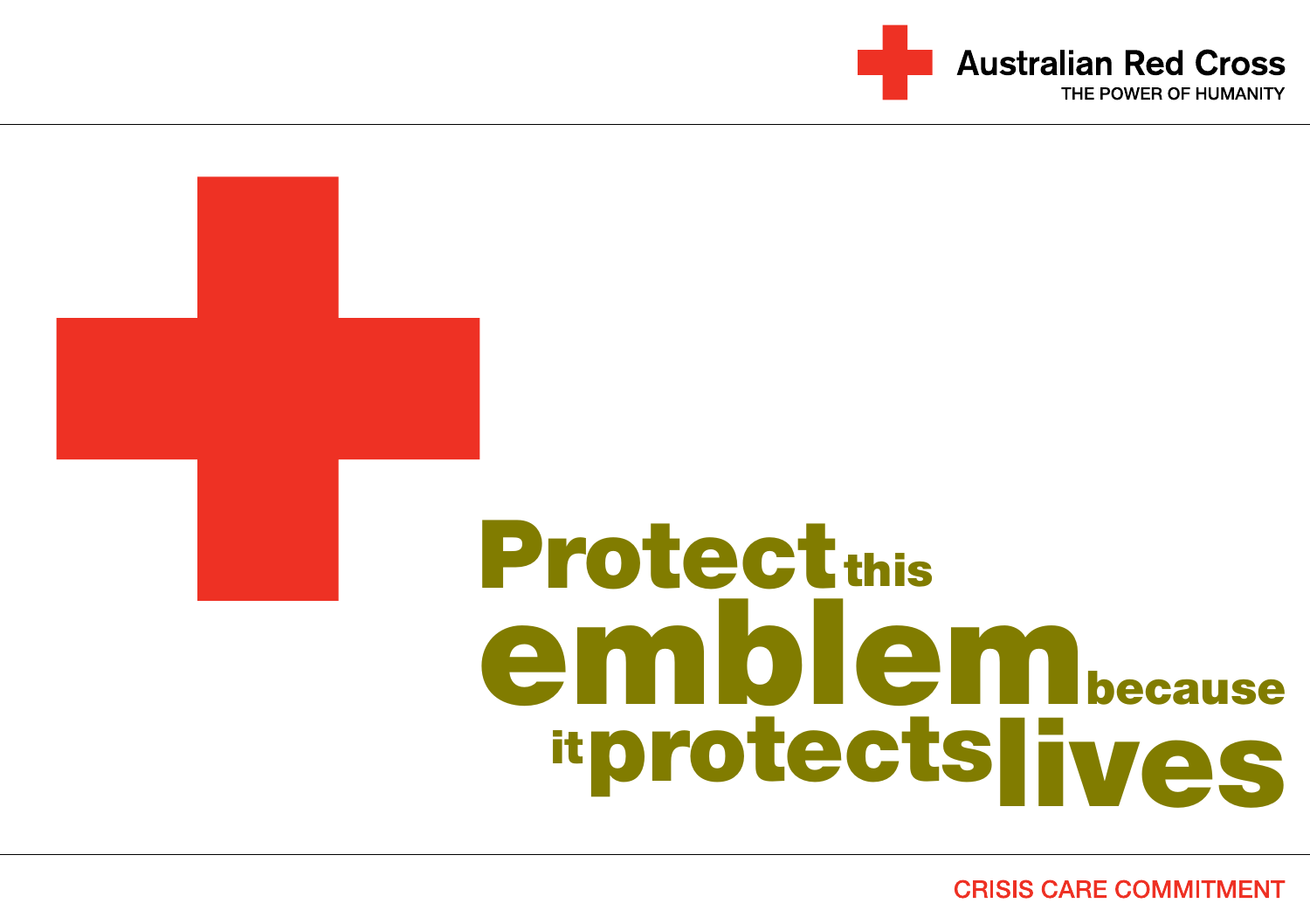## Common n SUSES

### Some common forms of misuse in Australia are:

- first aid kits and medical products
- signs on vets' and doctors' surgeries or pharmacies
- media, advertising and healthcare products
- repair services, maps and street directories
- children's tovs.

A misuse can either be a straight reproduction of the emblem or a design that incorporates or stylises the red cross. This includes any use of a symbol so closely resembling a red cross that it could be mistaken for one and also protects a white cross on a red background.

### Before **After**









'After we found that our new Data Doctor logo inadvertently breached the law, Red Cross helped us find suitable alternatives.<sup>1</sup>

Peter Michael, CEO, Michaels Camera, www.michaels.com.au

'I mistakenly thought the red cross was a symbol of medical care, but now thanks to Red Cross I understand its true meaning.'

Jodi Paterson, Sweet Lilly Designs, www.sweetlilly.com.au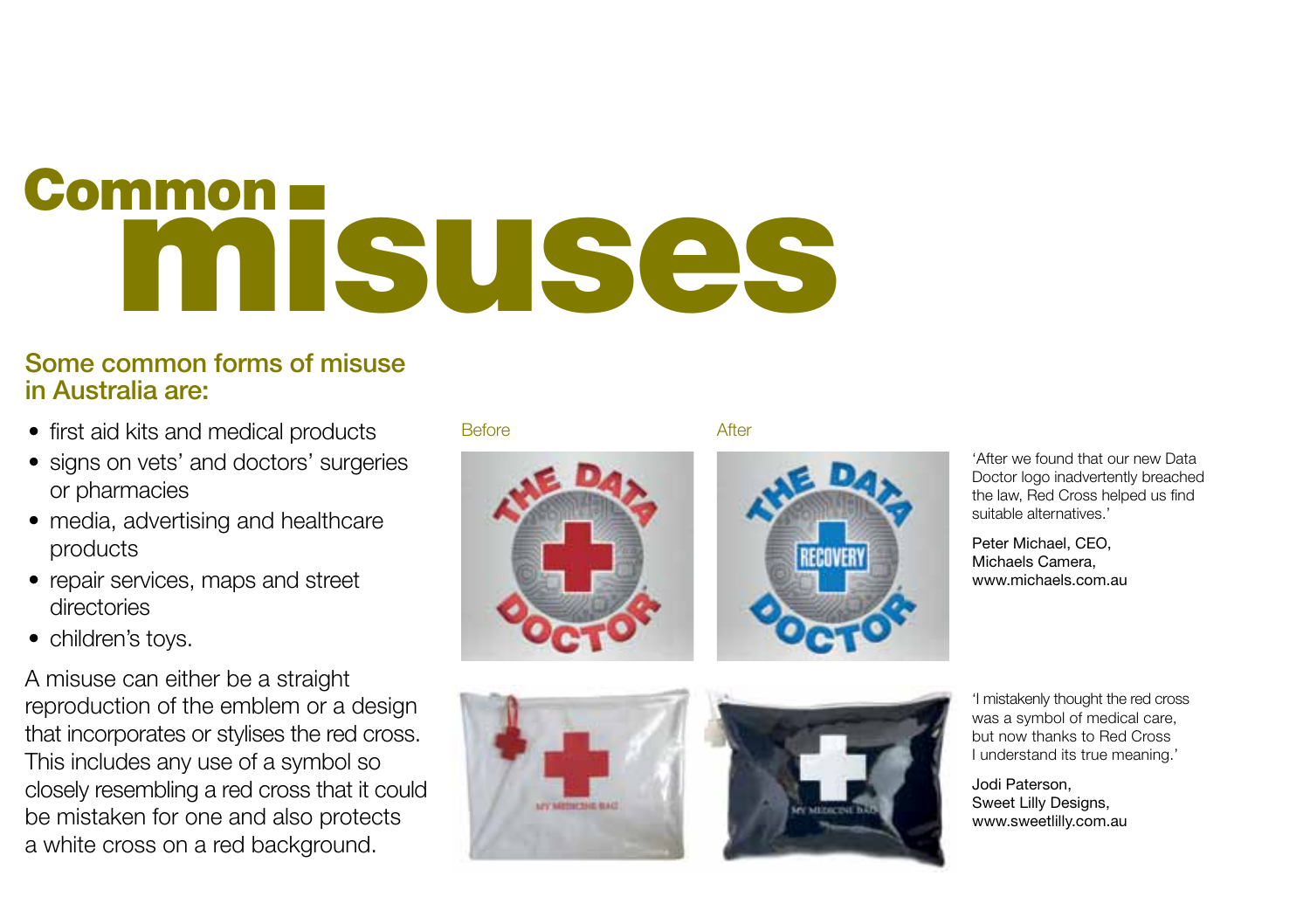### **Why** protectthe emblem?

By signing the Geneva Conventions, all countries of the world have agreed to respect and protect the emblem of the red cross on a white background.

In armed conflict the red cross says 'don't shoot!' – this person, site, vehicle or equipment is not part of the fight, but is providing impartial assistance.

For 150 years the emblem has saved lives, particularly those of the wounded, prisoners-of-war and civilians in wartime. It enables the Red Cross organisation to access victims of war and carry out its life-saving work.

The emblem means medical assistance only in armed conflict and, even then, only in special circumstances when used by authorised people, such as military medical services.

For these reasons the red cross emblem is set apart from other symbols and emblems. Its use is defined by international law and Australian law.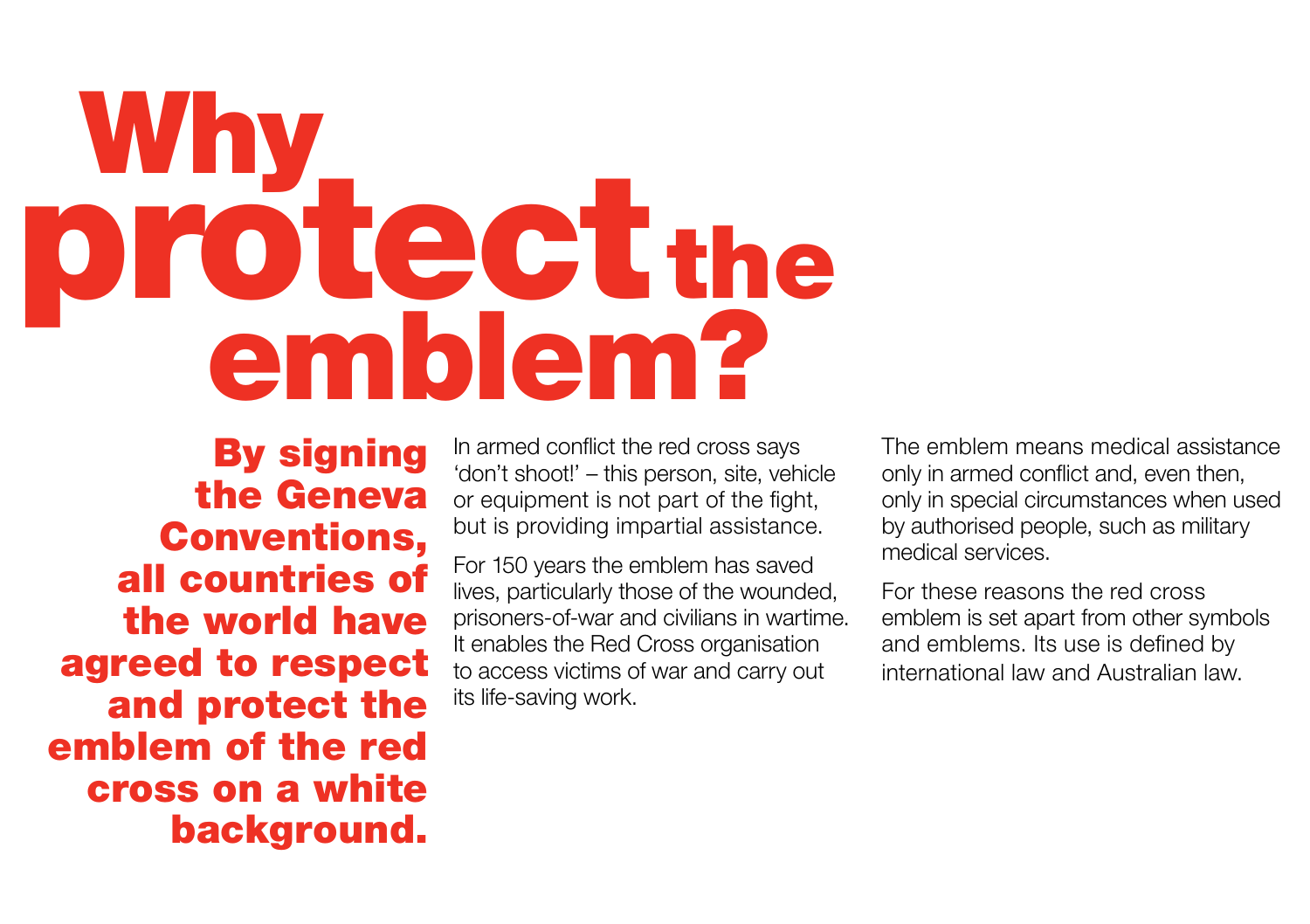## **More** than alogo

In Australia, the use of the red cross emblem without the written permission of the Minister for Defence is a *breach of the law*.

The red cross emblem is far more than a logo or trademark. Rather, as the universal emblem of protection in armed conflict, its use is restricted under international humanitarian law and specifically by Australian law – Section 15 of the *Geneva Conventions Act 1957* (Cth).

Even Australian Red Cross has strict obligations about how it uses the red cross emblem to promote its activities and products.

Be aware of the law. Businesses, retailers and designers may be prosecuted and fined for using the red cross wrongly.

The authority of the emblem must be maintained and its meaning widely understood in peacetime – in order to be effective when lives are under threat in war.

Help us ensure the integrity of the emblem. Act responsibly and within the law. Refrain from misusing the red cross and honour its unique protective meaning.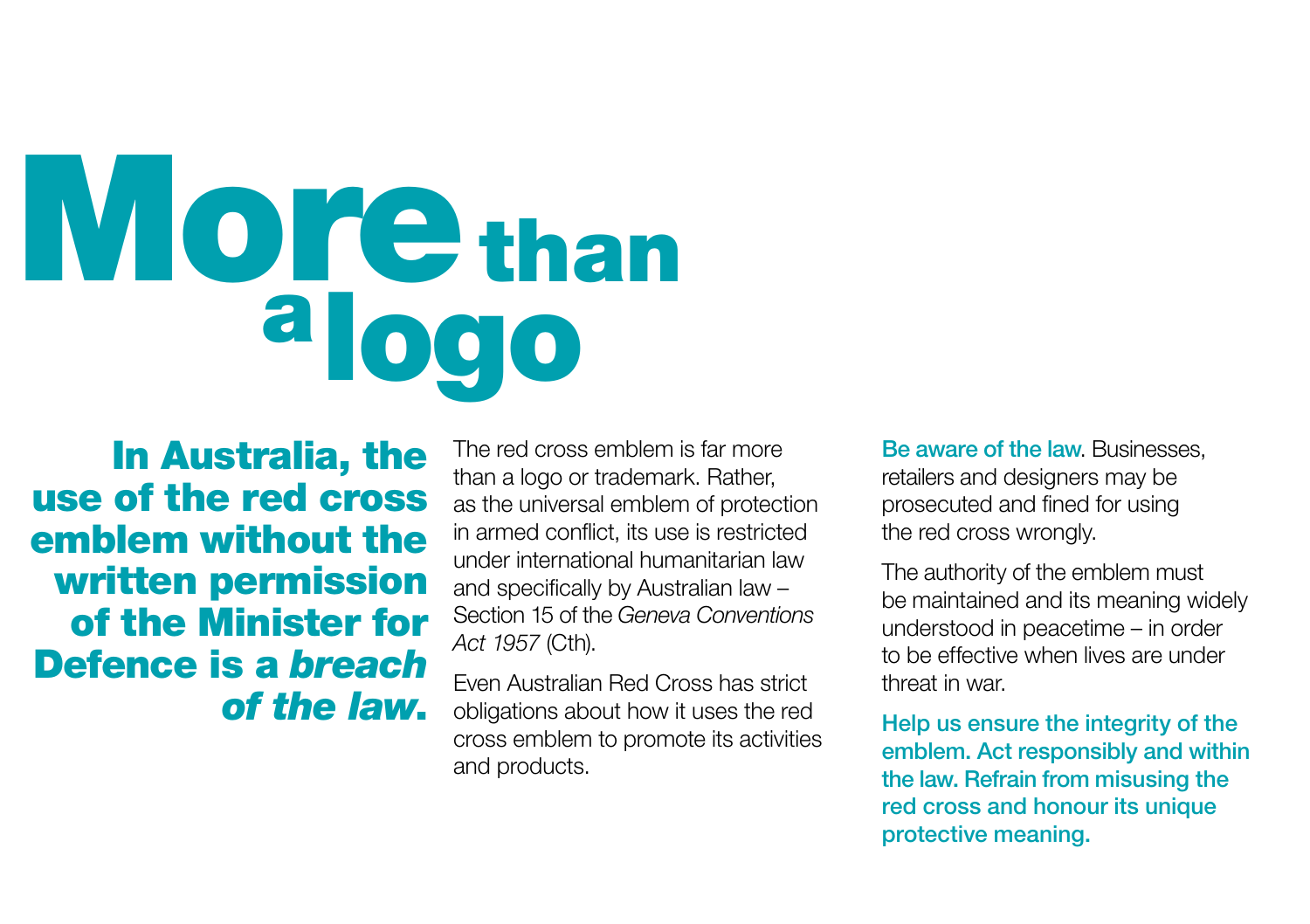### Need alternatives?

### Any of these alternatives are appropriate:



A white cross on a green background is used to indicate first aid and workplace/ occupational health and safety.



A white 'H' on a blue background is commonly used on road signs to indicate a public hospital.



A white cross on a blue background is otherwise often used on road signs to indicate a public hospital.